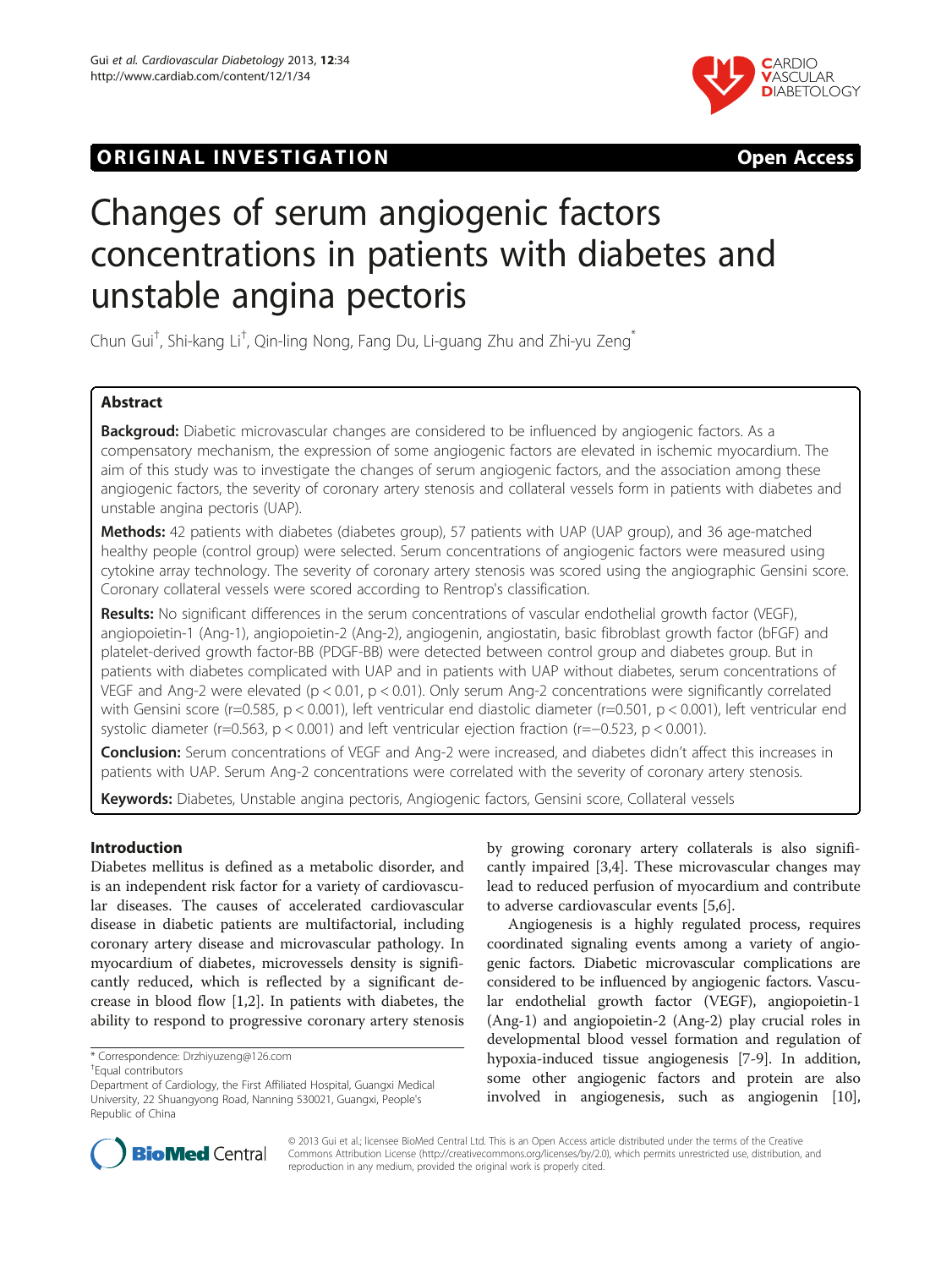angiostatin [\[11\]](#page-6-0), basic fibroblast growth factor (bFGF) [[12](#page-6-0)] and platelet-derived growth factor-BB (PDGF-BB) [[13](#page-6-0)]. Previous studies have reported that the expression of VEGF and Ang-1 were reduced, but angiostatin was elevated in the diabetic myocardium [\[14,15\]](#page-6-0). However, the changes of angiogenic factors expression in local tissues are not always consistent with the changes of systemic concentrations. Some studies reported that the serum VEGF concentrations were no changed in diabetes alone [[16,17](#page-7-0)], but were elevated in diabetes with atherosclerosis or diabetic retinopathy [[18](#page-7-0)]. As a compensatory mechanism, the expression of some angiogenic factors are elevated in ischemic myocardium [\[19\]](#page-7-0). Some studies showed serum concentrations and myocardial expression of VEGF and Ang-2 were increased in acute coronary syndrome [[20](#page-7-0)-[22](#page-7-0)].

However, little studies reported the association among circulating angiogenic factors, the severity of coronary artery stenosis and collateral vessels form in patients with diabetes and unstable angina pectoris (UAP). Therefore, using protein array technology, we examined the changes of serum angiogenic factors, including VEGF, Ang-1, Ang-2, angiogenin, angiostatin, bFGF and PDGF-BB, and the association among these angiogenic factors, the severity of coronary artery stenosis and collateral vessels form in patients with diabetes and UAP.

# Methods

# Patients recruitment and data collection

This study was approved by the Human Research Ethics Committee of the first affiliated hospital of guangxi medical university. Informed consent was obtained from all patients. 42 patients with diabetes (diabetes group) and 57 patients with UAP (UAP group) were selected for study group, and 36 age-matched healthy people from medical examination center were selected as control group. The UAP group was divided into diabetes subgroup (23 cases, UAP(DM) subgroup) and non-diabetes subgroup (34 cases, UAP(non-DM) subgroup) according to UAP with or without diabetes. UAP was defined as the presence of typical angina at rest or on minimum exertion associated with acute and transient ST-T segment ECG changes but with normal cardiac enzymes. Exclusion criteria included symptomatic peripheral vascular diseases, renal failure, liver diseases, malignancy, connective tissue diseases, evidence of ongoing infection or inflammation, significant valvular heart diseases and atrial fibrillation.

For each patient, a data sheet was completed with the patient's name, identification number, age, gender, history of hypertension, cigarette smoking, family history of coronary artery disease, and the results of laboratory measurement. On a separate sheet, the patient's Gensini score and collateral score were recorded by experienced angiographers.

# Blood collection

Venous blood samples were taken from the patients with diabetes and UAP on the next morning after admission, and were taken from control group at the time of medical examination. The blood samples were placed the dry tube without anticoagulant for half an hour at room temperature, and then were centrifuged at 3000 rpm for 5 min. Serum supernatant was removed, and stored at −80°C to be used in angiogenic factors level assays. Serum concentrations of angiogenic factors were measured by protein array.

# Measurement of angiogenic factors

Serum concentrations of angiogenic factors were measured using cytokine array technology (RayBiotech, Inc). Briefly, 100ul sample diluent were added into each well and incubated at room temperature for 30 min to block slides. And then 100ul standard cytokines or samples were added to each well, and incubated at room temperature for 2 h. Arrays were washed 5 times. 80ul of the detection antibody cocktail were added to each well, and incubated at room temperature for 2 h. Arrays were washed 5 times. 80ul of Cy3 equivalent dye-conjugated streptavidin were added to each well, and incubated at room temperature in dark room for 1 h. Arrays were washed 5 times. Finally, the signals were visualized through use of a laser scanner equipped with a Cy3 wavelength. Data extraction were done with the microarray analysis software.

# Measurement of coronary artery stenosis and collateral vessels

Coronary artery stenosis and collateral vessels were measured using coronary angiography. Standard angiography, with 4 views of the left coronary artery and 2 views of the right coronary artery, was used for interpretation. The severity of coronary artery stenosis was scored using the angiographic Gensini score [[23\]](#page-7-0). Coronary collateral vessels were scored according to Rentrop's classification [[24](#page-7-0)]. A grade of 0 was given for no visible collaterals, 1 for small side branches filled, 2 for major side branches of the main epicardial vessel filled, and 3 for main epicardial vessel filled by collaterals. The angiograms were reviewed and the severity of coronary artery stenosis and collateral vessels were scored by an experienced angiographer, and then reviewed by a separate angiographer who was blinded to the initial reading. In cases of disagreement, angiograms were reviewed by a third angiographer who was blinded to the initial 2 readings and served as an arbitrator.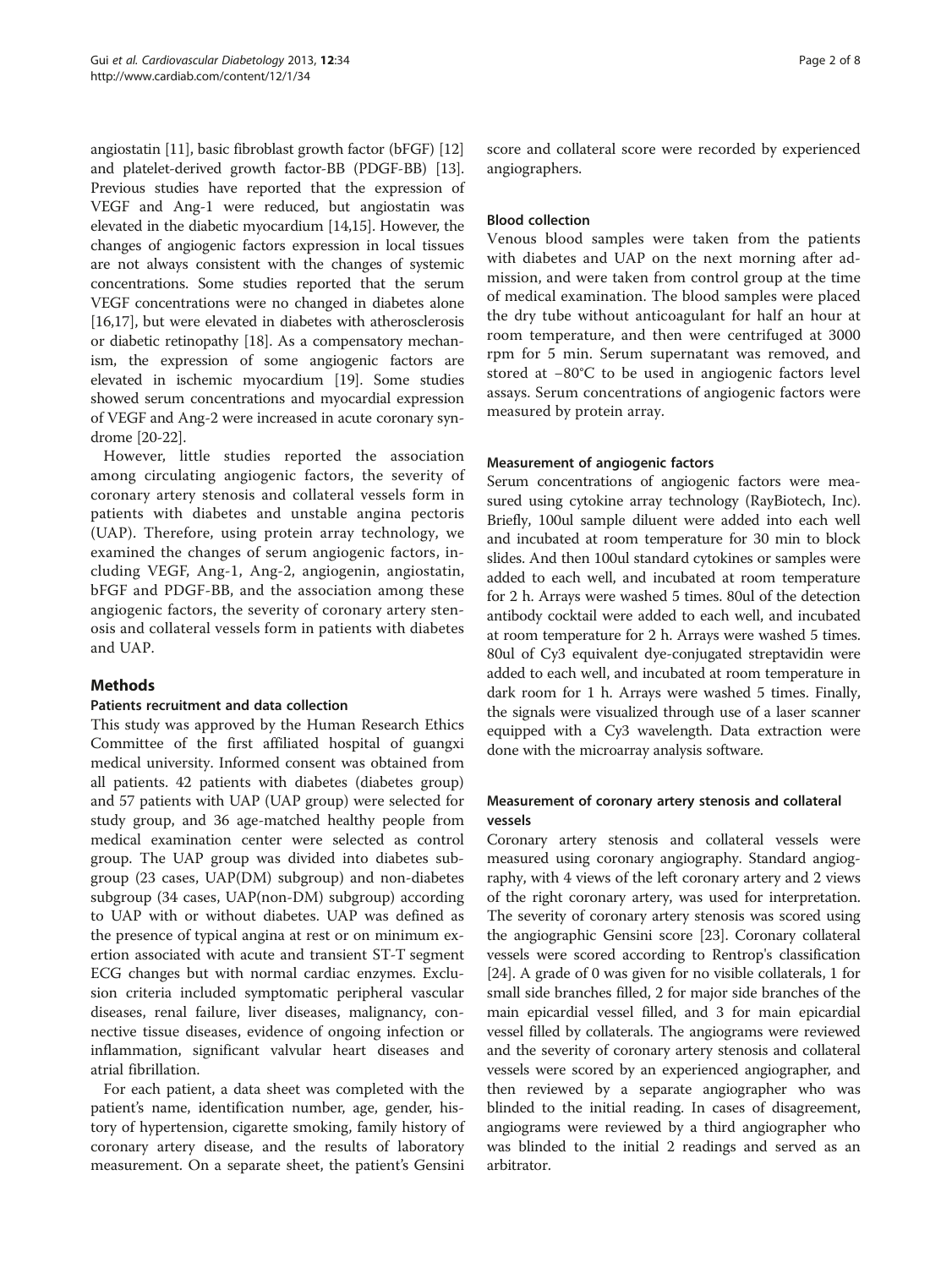### Statistical analysis

The numerical values were expressed as the mean±SD. The data were analyzed using the SPSS12.0 statistical software. Comparisons between groups were performed by one-way ANOVA with S-N-K post hoc multiple comparisons and independent-samples T test. The correlations among study parameters were analyzed by Pearson's correlation test and multivariate linear regression analysis. Statistical significance was defined as  $p < 0.05$ .

# Results

# Patient characteristics and clinical data

The baseline clinical data were summarized in Table 1. No significant differences existed between groups in terms of age, gender, total cholesterol, HDL cholesterol, LDL cholesterol, Triglycerides. As expected, patients with diabetes had significantly higher levels of glycated hemoglobin (HbA1c), fasting blood glucose (FBG) and 2-h postprandial blood glucose (PBG2h) compared with nondiabetic patients  $(p < 0.01)$ . In addition, compared with UAP(DM) subgroup, serum levels of HbA1c, FBG and PBG2h were significantly increased in diabetes group.

|  |  |  |  | Table 1 Baseline clinical characteristics of all subjects |  |  |  |
|--|--|--|--|-----------------------------------------------------------|--|--|--|
|--|--|--|--|-----------------------------------------------------------|--|--|--|

In diabetes group, there were 16 patients with albuminuria, 5 patients with peripheral neuropathy. In UAP (DM) subgroup, there were 9 patients with albuminuria, 3 patients with peripheral neuropathy. There were not clinical evidence of other complications.

# Changes of serum angiogenic factor concentrations in diabetic patients

Serum concentrations of VEGF, Ang-1, Ang-2, Angiogenin, Angiostatin, bFGF and PDGF-BB were measured using cytokine array technology. The results showed there were no significant differences in the serum concentrations of all 7 angiogenic factors between control group and diabetes group. We also examined the serum concentrations of angiogenic factors in diabetic patients with UAP. The results showed the serum concentrations of VEGF and Ang-2 were significantly increased, and the serum concentrations of the other angiogenic factors were not changed in diabetic patients with UAP compared with control group (Table [2](#page-3-0)).

# Changes of serum angiogenic factor concentrations in patients with UAP

The results showed the serum concentrations of VEGF and Ang-2 were significantly increased in UAP group compared

|                            | Control         | <b>Diabetes</b>   | UAP(DM)          | UAP(non-DM)      |           |
|----------------------------|-----------------|-------------------|------------------|------------------|-----------|
|                            | $(n=36)$        | $(n=42)$          | $(n=23)$         | $(n=34)$         | P Value   |
| Age (years)                | $59.2 \pm 7.5$  | $55.92 \pm 14.72$ | $59.3 \pm 8.65$  | $60.52 \pm 9.86$ | <b>NS</b> |
| Male, n (%)                | 21(58)          | 23(57)            | 14(61)           | 22(64)           | <b>NS</b> |
| Smoking, n (%)             | 11(30)          | 13(31)            | 8(34)            | 13 (38)          | <b>NS</b> |
| Hypertension n (%)         | O(0)            | 17(40)            | 14(60)           | 18(53)           | < 0.01    |
| Total cholesterol (mmol/l) | $4.37 \pm 1.23$ | $4.69 \pm 1.02$   | $4.40 \pm 1.12$  | $4.62 \pm 1.35$  | <b>NS</b> |
| HDL cholesterol (mmol/l)   | $1.25 \pm 0.46$ | $1.30 \pm 0.40$   | $1.32 \pm 0.42$  | $1.53 \pm 0.54$  | <b>NS</b> |
| LDL cholesterol (mmol/l)   | $2.83 \pm 0.96$ | $3.07 \pm 0.823$  | $2.53 \pm 1.44$  | $2.75 \pm 1.05$  | <b>NS</b> |
| Triglycerides (mmol/l)     | $1.65 \pm 1.32$ | $1.95 \pm 1.50$   | $1.89 \pm 1.76$  | $1.79 \pm 1.68$  | <b>NS</b> |
| HbA1c (%)                  |                 | $9.09 \pm 3.01$   | $8.33 \pm 3.52$  | $5.62 \pm 0.86$  | < 0.01    |
| FBG (mmol/L)               | $5.36 \pm 1.82$ | $11.84 \pm 6.67$  | $8.3 \pm 4.1$    | $6.13 \pm 1.34$  | < 0.01    |
| PBG2h (mmol/L)             |                 | $14.55 \pm 7.75$  | $11.23 \pm 6.31$ | $7.32 \pm 1.51$  | < 0.01    |
| Diabetes duration (year)   |                 | $5.61 \pm 2.95$   | $6.48 \pm 3.62$  |                  | <b>NS</b> |
| Medications, n (%)         |                 |                   |                  |                  |           |
| Insulin                    |                 | 6(14)             | 3(13)            |                  | <b>NS</b> |
| Antidiabetics              |                 | 19(45)            | 13(56)           |                  | <b>NS</b> |
| Statin                     |                 | 15(35)            | 19(83)           | 26(76)           | < 0.01    |
| Aspirin                    |                 | 17(40)            | 21(91)           | 29 (85)          | < 0.01    |
| Clopidogrel                |                 | 0(0)              | 5(22)            | 6(18)            | < 0.01    |
| <b>ACE</b> inhibitor       |                 | 11(26)            | 12(52)           | 16(47)           | < 0.01    |
| Beta-receptors blocker     |                 | 3(7)              | 7(30)            | 13(38)           | < 0.01    |
| Nitroglycerin              |                 | 0(0)              | 8(35)            | 13 (38)          | < 0.01    |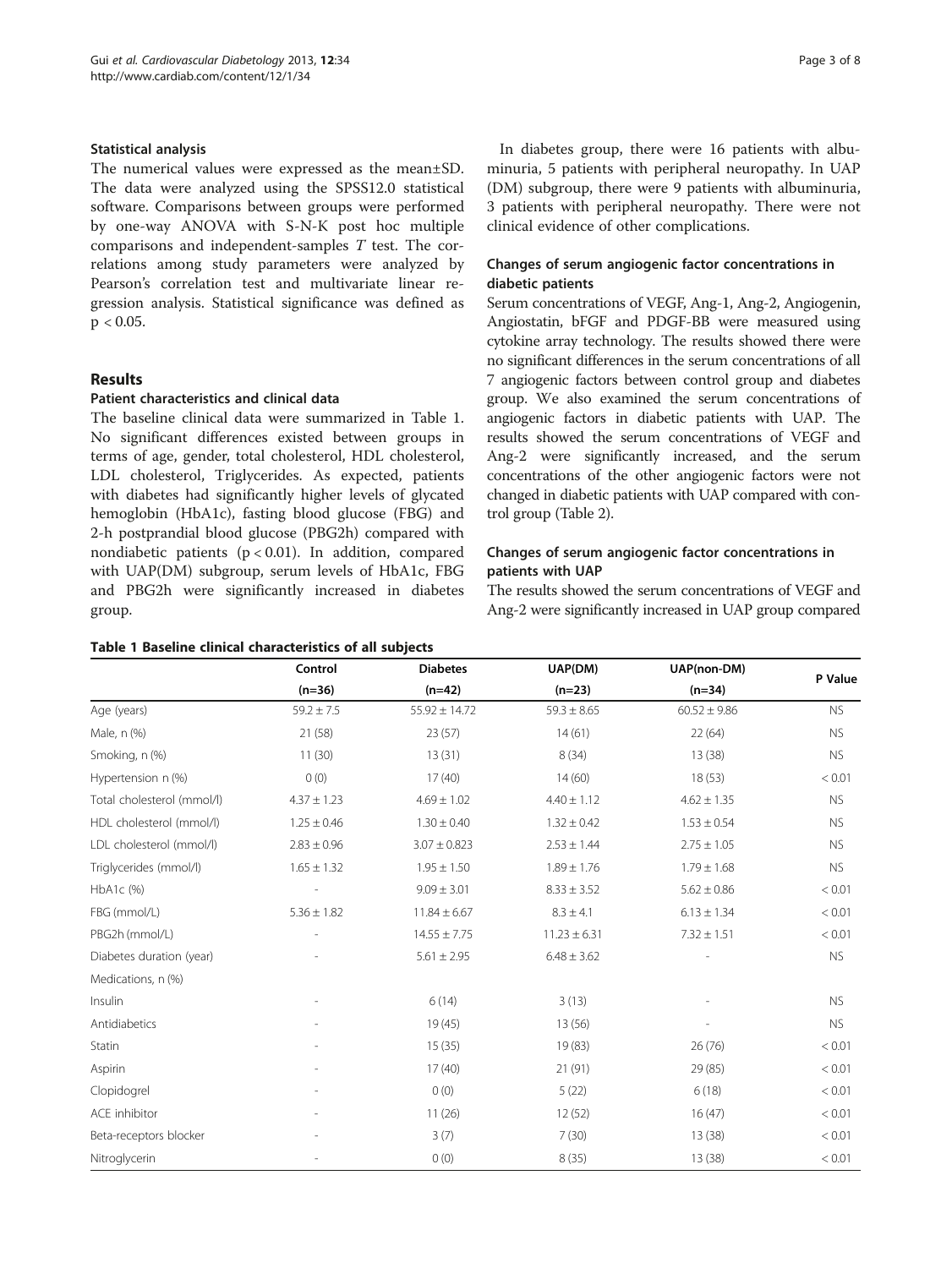|             | Control              | <b>Diabetes</b>      | UAP(DM)               | P value |
|-------------|----------------------|----------------------|-----------------------|---------|
|             | $(n=36)$             | $(n=42)$             | $(n=23)$              | (ANOVA) |
| Angiogenin  | $4403.05 + 850.27$   | $4432.91 + 1009.52$  | $4375.56 + 911.94$    | 0.879   |
| Ang-1       | 38647.4 + 17964.15   | 39672.61 + 14701.38  | $45267.17 + 17279.20$ | 0.205   |
| Ang-2       | $2444.50 + 1152.21$  | $2864.76 + 1436.20$  | $3532.10 + 1813.72$   | < 0.01  |
| Angiostatin | $7282.67 + 2678.44$  | $6602.22 + 2357.75$  | $8145.66 + 3600.28$   | 0.163   |
| bFGF        | $890.05 + 518.09$    | $932.81 \pm 384.60$  | $767.36 + 546.01$     | 0.252   |
| PDGF-BB     | $10986.56 + 5571.85$ | $10264.32 + 5427.67$ | 10737.34 + 2851.41    | 0.836   |
| VFGF        | $171.92 + 106.63$    | $239.24 + 115.80$    | $286.90 + 217.01$     | < 0.01  |

<span id="page-3-0"></span>Table 2 Serum concentrations of angiogenic factors in different groups (pg/ml)

with the control group ( $p < 0.01$ ,  $p < 0.01$ ). Whereas, no significant differences in the serum concentrations of angiogenin, Ang-1, angiostatin, bFGF and PDGF-BB were detected between control group and UAP group (Table 3).

In order to observe the influence of diabetes on the serum concentrations of angiogenic factors in patients with UAP, we compared the serum concentrations of angiogenic factors between UAP patients with and without diabetes. The results showed there were no significant differences in the serum concentrations of all 7 angiogenic factors between UAP(DM) subgroup and UAP(non-DM) subgroup (Table 4).

#### Correlation of angiogenic factors with other parameters

All 57 patients with UAP were undergone coronary angiography. The Table [5](#page-4-0) showed the echocardiographic parameters, Gensini score, collateral score and serum NTproBNP concentrations. By Pearson's correlation and multivariate linear regression analysis in UAP group, serum VEGF and Ang-2 concentrations were unrelated to total cholesterol, HDL cholesterol, LDL cholesterol, triglycerides, HbA1c, FBG, PBG2h, serum NT-proBNP concentrations and collaterals score. Serum Ang-2 concentrations, but not VEGF concentrations, were significantly correlated with

Gensini score, left ventricular end diastolic diameter (LVEDD), left ventricular end systolic diameter (LVESD) and left ventricular ejection fraction (LVEF) (Figure [1](#page-4-0), Figure [2\)](#page-5-0).

# **Discussion**

This is the first study simultaneously investigating circulating levels of 7 angiogenic factors in patients with diabetes and UAP. This study found that: (1) There were no significant differences in the serum concentrations of all 7 angiogenic factors between control group and diabetes group; (2) Serum concentrations of VEGF and Ang-2 were elevated in UAP patients with or without diabetes, and diabetes didn't affect the elevation of serum VEGF and Ang-2 concentrations; (3) Only serum Ang-2 concentrations were significantly correlated with Gensini score, LVEDD, LVESD and LVEF.

# Changes of the serum concentrations of angiogenic factors in diabetes alone

Many studies have demonstrated the alterations of various angiogenic factors in local tissues in the setting of diabetes. It is established that VEGF expression in diabetic myocardium is decreased [\[2,14](#page-6-0)[,25](#page-7-0)]. Huang et al. reported that

Table 3 Serum angiogenic factors concentrations in control and UAP group (pg/ml)

|  | Table 4 Serum angiogenic factors concentrations in UAP |  |  |  |
|--|--------------------------------------------------------|--|--|--|
|  | with or without diabetes subgroup (pg/ml)              |  |  |  |

|             | Control             | <b>UAP</b>            | P value  |
|-------------|---------------------|-----------------------|----------|
|             | $(n=36)$            | $(n=57)$              | (T test) |
| Angiogenin  | $4403.05 + 850.27$  | $4091.73 + 784.89$    | 0.105    |
| Ang-1       | 38647.4 + 17964.15  | $41182.45 + 13633.35$ | 0.456    |
| Ang-2       | $2444.50 + 1152.21$ | $3679.91 + 1880.94$   | < 0.01   |
| Angiostatin | 7282.67 + 2678.44   | 7661.21 + 3283.94     | 0.593    |
| bFGF        | $890.05 + 518.09$   | $757.32 + 544.35$     | 0.191    |
| PDGF-BB     | 10986.56 + 5571.85  | 10880.50 + 2307.80    | 0.941    |
| VFGF        | $171.92 + 106.63$   | $319.35 + 242.59$     | < 0.01   |
|             |                     |                       |          |

|             | UAP(DM)               | UAP(non-DM)          | P value  |
|-------------|-----------------------|----------------------|----------|
|             | $(n=23)$              | $(n=34)$             | (T test) |
| Angiogenin  | $4375.56 \pm 911.94$  | $3914.33 \pm 663.69$ | 0.077    |
| Ang-1       | $45267.17 + 17279.20$ | $38629.50 + 10609$   | 0.072    |
| Ang-2       | $3532.10 + 1813.72$   | $3773.30 + 1812.38$  | 0.633    |
| Angiostatin | $8145.66 + 3600.28$   | $7358.43 + 3153.14$  | 0.357    |
| bFGF        | $767.36 + 546.01$     | 748.53 + 558.83      | 0.891    |
| PDGF-BB     | $10737.34 + 2851.41$  | 10969.97 ± 1994.01   | 0.714    |
| VFGF        | $286.90 \pm 217.01$   | $339.63 \pm 262.08$  | 0.391    |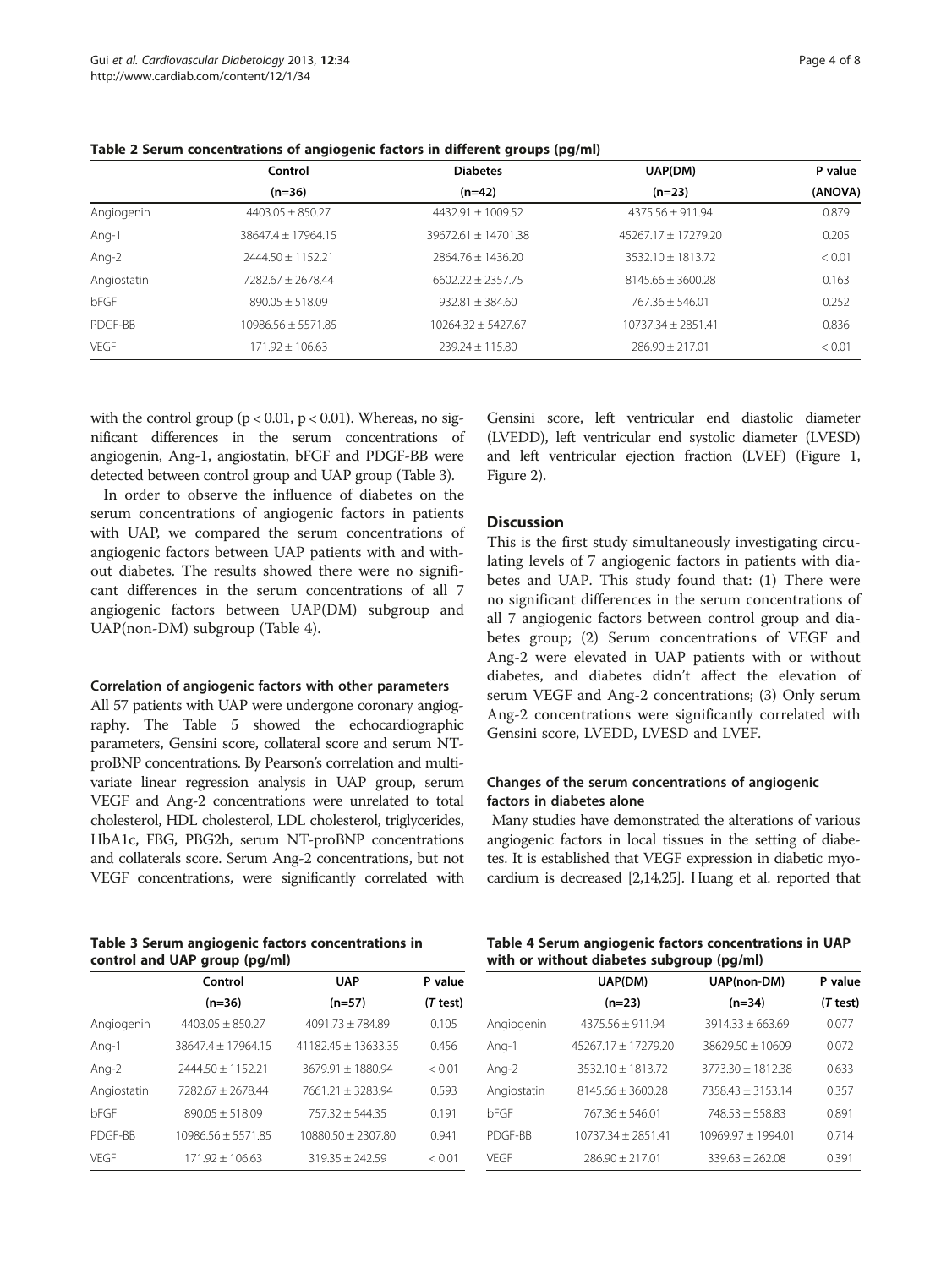<span id="page-4-0"></span>Table 5 Parameters of cardiac function and coronary artery in UAP group

|                   | UAP(DM)             | UAP(non-DM)         | P Value   |
|-------------------|---------------------|---------------------|-----------|
|                   | $(n=23)$            | $(n=34)$            | (T test)  |
| $LVEF$ (%)        | $56.50 + 7.95$      | $59.09 + 9.96$      | <b>NS</b> |
| LVEDD (mm)        | $54.76 + 7.34$      | $52.56 + 9.72$      | <b>NS</b> |
| LVESD (mm)        | $38.24 + 6.72$      | $36.22 + 9.65$      | <b>NS</b> |
| Gensini score     | $41.04 + 24.52$     | $38.59 \pm 22.62$   | <b>NS</b> |
| Collateral score  | $0.78 + 0.99$       | $0.91 + 1.03$       | <b>NS</b> |
| NT-proBNP (pg/ml) | $1743.87 + 2521.32$ | $1513.67 + 2102.53$ | Nς        |

VEGF production in endothelial progenitor cell in response to high glucose stimulation was significant decreased [\[26](#page-7-0)]. But VEGF expression in different tissues is different in diabetes. For example, VEGF expression in the retina and renal glomeruli are increased in diabetes [\[14](#page-6-0)]. Circulating VEGF may not entirely reflect expression within the myocardium and endothelial cell, it also may derive from other tissues and cells. Some studies reported the serum VEGF concentrations were not changed in diabetes alone [\[16,17](#page-7-0)]. So this study supports the results of previous studies.

Some studies have reported the expression of Ang-1 was reduced, but angiostatin was elevated in the diabetic myocardium [\[15](#page-6-0)[,27\]](#page-7-0). However, the changes of angiogenic factors expression in local tissue are not always consistent with the changes of serum concentrations. Lim et al. reported plasma Ang-1 was no changed in diabetes [[28,29\]](#page-7-0). Siebert et al. reported the serum angiogenin levels were decreased in diabetic patients [\[30,31\]](#page-7-0). But another study reported serum angiogenin concentrations were increased in diabetic children [[32](#page-7-0)]. We detected no significant differences in serum concentrations of all 7 angiogenic factors between control group and diabetes group. The changes of angiogenic factors expression in

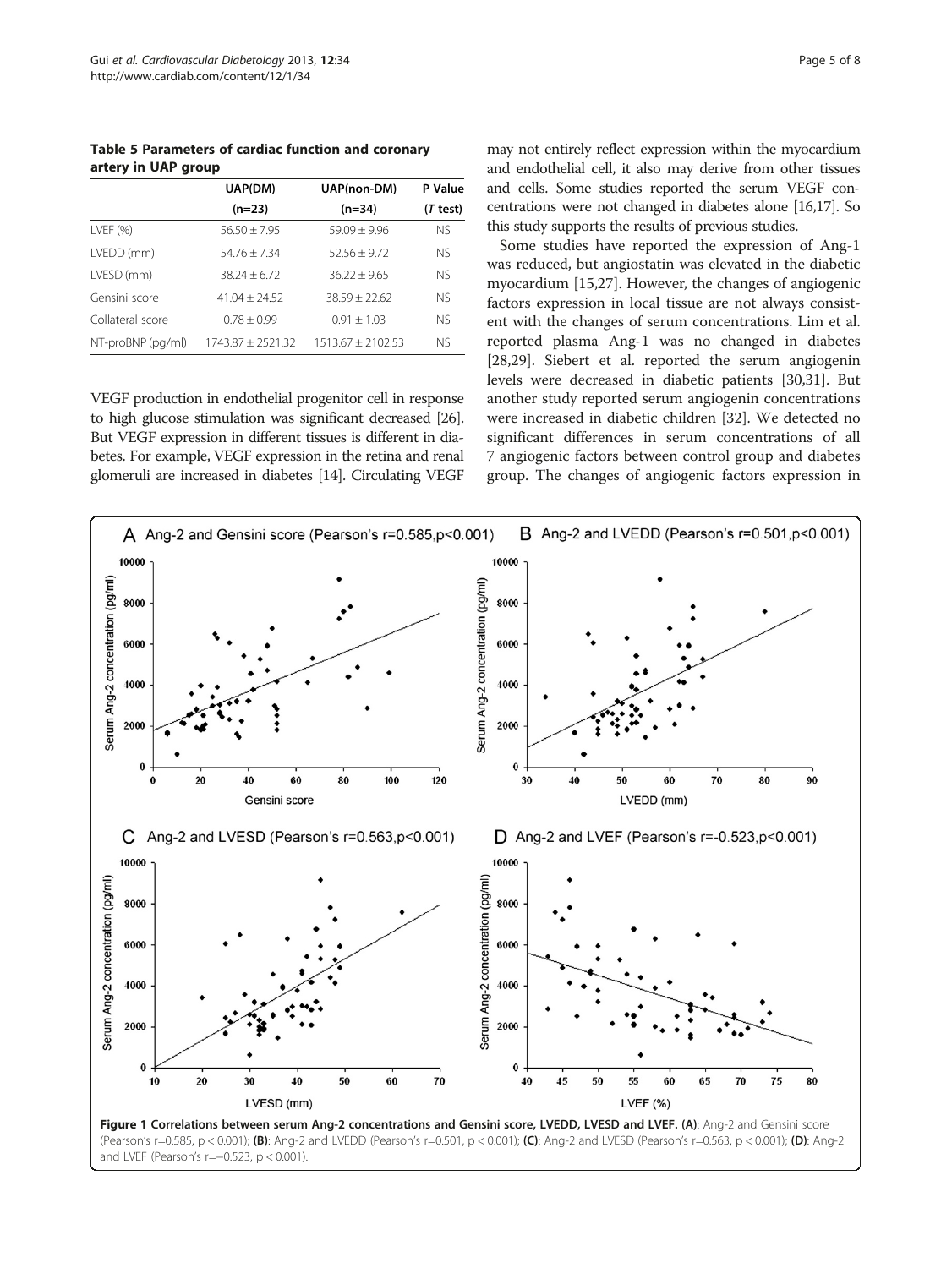<span id="page-5-0"></span>

different tissues are different in diabetes, which may cause no differences in serum concertrations.

# Changes of the serum concentrations of angiogenic factors in UAP

Some angiogenic factors can be induced by myocardial ischemia. Matsunaqa et al. reported myocardial expression of VEGF and Ang-2 were increased in coronary heart diseases [\[20\]](#page-7-0). Previous studies showed serum concentrations of VEGF and Ang-2 were significantly increased, and Ang-1 were not changed in patients with acute coronary syndrome [\[21,22](#page-7-0)]. This study also showed serum concentrations of VEGF and Ang-2 were increased in UAP patients with or without diabetes, which were consistent with previous studies. Antonio et al. reported that plasma angiogenin levels were significantly increased in acute coronary syndromes, but not changed in stable coronary artery disease [\[33](#page-7-0)]. The acute coronary syndromes in Antonio's study included 49.7% raised troponin T, which was more severe than that in our study.

Diabetes is associated with reduced expression of myocardial angiogenic factors during ischemia [[34\]](#page-7-0). So this study examined whether the serum concentrations ofangiogenic factors during unstable angina were influenced by diabetes. This study showed there were no significant differences in the serum concentrations of all 7 angiogenic factors between UAP patients with and without diabetes. The expression of angiogenic factors in local tissues, rather than systemic concentrations of angiogenic factors may be influenced by diabetes.

# Ang-2 but not VEGF is correlated with the coronary artery stenosis

It is well established that Ang-2 modulates endothelial cell biology and destabilizes blood vessels to facilitate angiogenesis [[35](#page-7-0)]. Ang-2 promotes also VEGF induced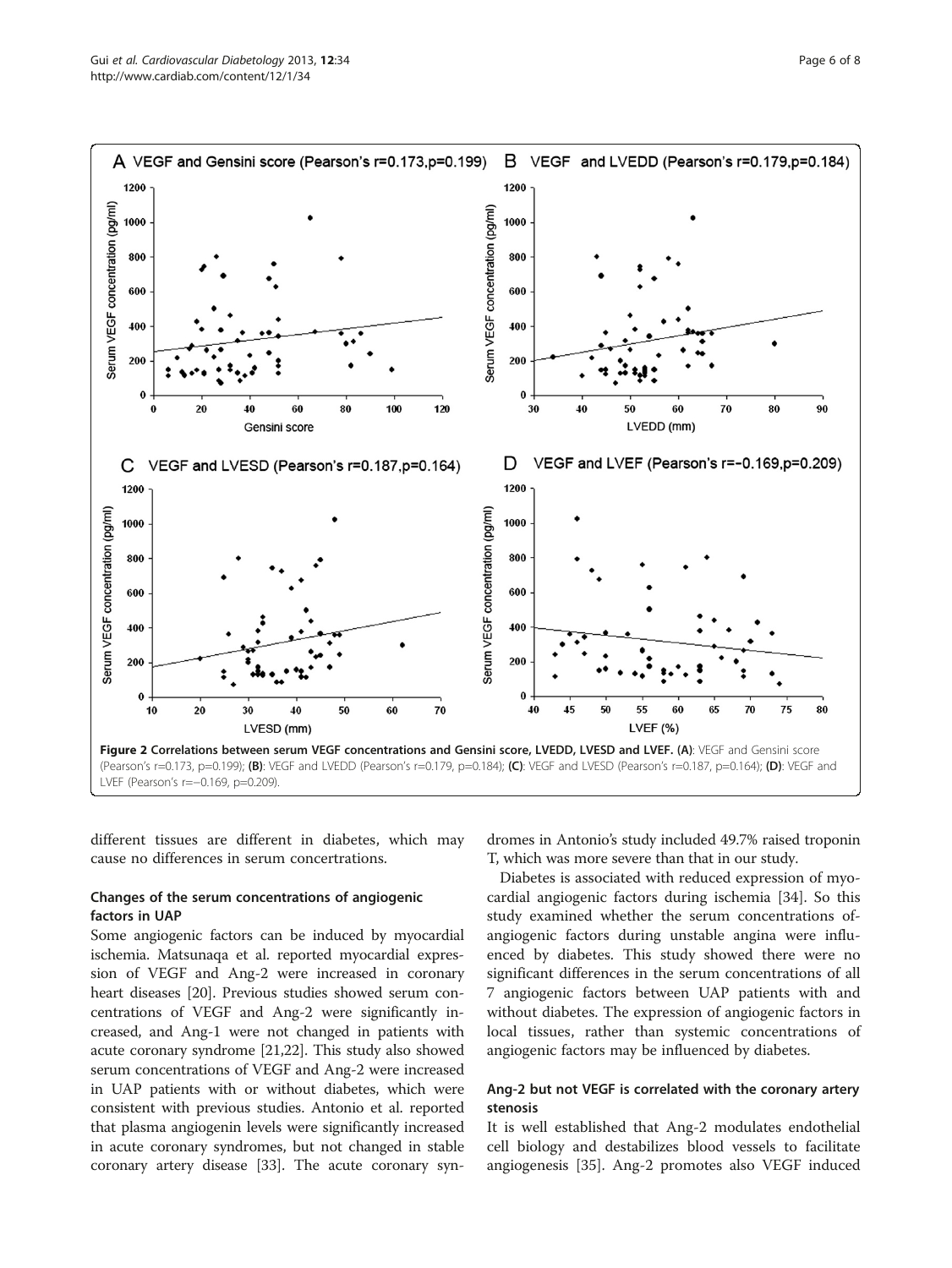<span id="page-6-0"></span>neovascularization [[36,37\]](#page-7-0). In adult humans, Ang-2 is expressed only at sites of vascular remodeling [[38\]](#page-7-0), so circulating levels of Ang-2 may acutely reflect the vascular regeneration and repair. However, VEGF is expressed in many cells, such as endothelial cells, macrophages, smooth muscle cells and cardiocytes. In addition, there is a tremendous interindividual variability in the degree of the hypoxic regulation of VEGF [\[39](#page-7-0)]. These factors may be the causes that Ang-2 but not VEGF is correlated with the coronary artery stenosis.

Chong et al. reported plasma Ang-2 and VEGF levels were increased in chronic heart failure, and Ang-2 concentrations were correlated with LVEF [\[40](#page-7-0)]. But the etiology of heart failure were not described in Chong's study. Our study showed LVEDD, LVESD and LVEF were significantly correlated with Gensini score. So the interpretation may be that the severity of coronary artery stenosis is the key determinate factor for Ang-2, and the changes in heart dysfunction are merely a reflection of the consequences of stenosis severity. Further research will be needed about the association of Ang-2 and heart failure independent of underlying coronary artery stenosis.

Development of collateral vessels is triggered by the pressure gradient between the coronary arteries bed caused by an obstruction. This study found that patients with well developed collaterals had more severe coronary artery stenosis. Coronary artery stenosis severity other than serum angiogenic factors levels may mainly determine the degree of coronary collateral formation. Some studies have reported some angiogenic protein in pericardial fluid were correlated with coronary collateral growth [\[41,42](#page-7-0)]. However, Sherman et al. reported that the degree of coronary collateral formation was not determined by differences in systemic levels of angiogenic factors [\[43\]](#page-7-0). The expression of angiogenic factors in local tissues, rather than systemic levels of angiogenic factors may affect coronary collateral formation.

# Conclusions

This study showed serum concentrations of VEGF and Ang-2 were increased, and diabetes didn't affect this increases in patients with UAP. Serum Ang-2 concentrations were correlated with the severity of coronary artery stenosis.

#### Abbreviations

UAP: Unstable angina pectoris; DM: Diabetes mellitus; VEGF: Vascular endothelial growth factor; Ang-1: Angiopoietin-1; Ang-2: Angiopoietin-2; bFGF: Basic fibroblast growth factor; PDGF-BB: Platelet-derived growth factor-BB; LVEDD: Left ventricular end diastolic diameter; LVESD: Left ventricular end systolic diameter; LVEF: Left ventricular ejection fraction; HbA1c: Glycated hemoglobin; FBG: Fasting blood glucose; PBG2h: 2-h postprandial blood glucose.

#### Competing interests

The authors declare that they have no competing interests.

#### Authors' contributions

ZZ contributed to the design and coordination of the study, CG performed the statistical analysis and drafted the manuscript, SL carried out patient enrollment and protein array test. All authors have read and approved the final manuscript.

#### Acknowledgments

This study was supported by National Natural Science Foundation of China (No: 81160021) and Guangxi Natural Science Foundation (No: GXNSFA018223).

Received: 3 January 2013 Accepted: 8 February 2013 Published: 19 February 2013

#### References

- 1. Yoon YS, Uchida S, Masuo O, Cejna M, Park JS, Gwon HC, Kirchmair R, Bahlman F, Walter D, Curry C, Hanley A, Isner JM, Losordo DW: Progressive attenuation of myocardial vascular endothelial growth factor expression is a seminal event in diabetic cardiomyopathy: restoration of microvascular homeostasis and recovery of cardiac function in diabetic cardiomyopathy after replenishment of local vascular endothelial growth factor. Circulation 2005, 111:2073–2085.
- 2. Han B, Baliga R, Huang H, Giannone PJ, Bauer JA: Decreased cardiac expression.of vascular endothelial growth factor and redox imbalance in murine diabetic cardiomyopathy. Am J Physiol Heart Circ Physiol 2009, 297: H829–H835.
- 3. Abaci A, Oguzhan A, Kahraman S, Eryol NK, Unal S, Arinc H, Ergin A: Effect of diabetes mellitus on formation of coronary collateral vessels. Circulation 1999, 99:2239–2242.
- 4. Nisanci Y, Sezer M, Umman B, Yilmaz E, Mercanoqlu S, Ozsaruhan O: Relationship between pressure-derived collateral blood flow and diabetes mellitus in patients with stable angina pectoris: a study based on coronary pressure measurement. J Invasive Cardiol 2002, 14:118–122.
- 5. McDonagh PF, Hokama JY: Microvascular perfusion and transport in the diabetic heart. Microcirculation 2000, 7:163–181.
- 6. De Boer RA, Pinto YM, Van Veldhuisen DJ: The imbalance between oxygen demand and supply as a potential mechanism in the pathophysiology of heart failure: the role of microvascular growth and abnormalities. Microcirculation 2003, 10:113–126.
- 7. Witzenbichler B, Maisonpierre PC, Jones P, Yancopoulos GD, Isner JM: Chemotactic properties of angiopoietin-1 and −2, ligands for the endothelial-specific receptor tyrosine kinase Tie2. J Biol Chem 1998, 273:18514–18521.
- 8. Peters KG: Vascular endothelial growth factor and the angiopoietins: working together to build a better blood vessel. Circ Res 1998, 83:342–343.
- 9. Yamakawa M, Liu LX, Date T, Belanger AJ, Vincent KA, Akita GY, Kuriyama T, Cheng SH, Gregory RJ, Jiang C: Hypoxia-inducible factor-1 mediates activation of cultured vascular endothelial cells by inducing multiple angiogenic factors. Circ Res 2003, 93:664–673.
- 10. Kishimoto K, Liu S, Tsuji T, Olson KA, Hu GF: Endogenous angiogenin in endothelial cells is a general requirement for cell proliferation and angiogenesis. Oncogene 2005, 24:445–456.
- 11. Troyanovsky B, Levchenko T, Mansson G, Matvijenko O, Holmgren L: Angiomotin: an angiostatin binding protein that regulates endothelial cell migration and tube formation. J Cell Biol 2001, 152:1247–1254.
- 12. Carmeliet P: Mechanisms of angiogenesis and arteriogenesis. Nat Med 2000, 6:389–395.
- 13. Battegay EJ, Rupp J, Iruela-Arispe L, Saqe EH, Pech M: PDGF-BB modulates endothelial proliferation and angiogenesis in vitro via PDGF betareceptors. J Cell Biol 1994, 125:917–928.
- 14. Chou E, Suzuma I, Way KJ, Opland D, Clermont AC, Naruse K, Suzuma K, Bowling NL, Vlahos CJ, Aiello LP, King GL: Decreased cardiac expression of vascular endothelial growth factor and its receptors in insulin-resistant and diabetic States: a possible explanation for impaired collateral formation in cardiac tissue. Circulation 2002, 105:373–379.
- 15. Boodhwani M, Sodha NR, Mieno S, Xu SH, Feng J, Ramlawi B, Clements RT, Sellke FW: Functional, cellular, and molecular characterization of the angiogenic response to chronic myocardial ischemia in diabetes. Circulation 2007, 116:I31–I137.